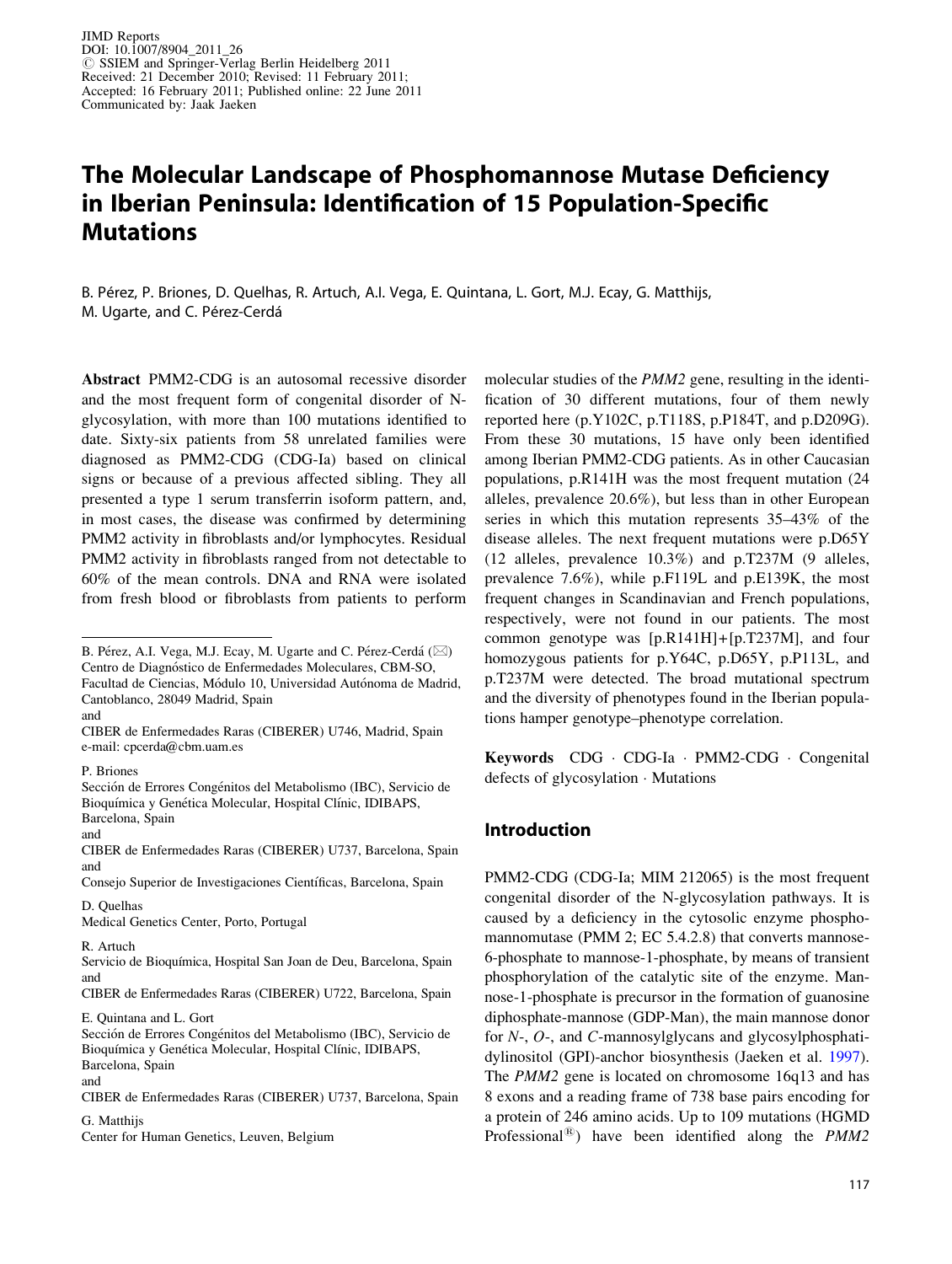gene (MIM 601785), yielding a broad range of enzyme deficiencies (Matthijs et al. [1997](#page-6-0); Haeuptle and Hennet [2009\)](#page-5-0). There are mutational hot spots in exons 5 and 8. The majority of mutations (81%) are missense changes affecting different amino acid residues; 10% are nonsense or single or multiple base pair deletions which lead to early stop codons or frameshifts and thus to truncated proteins. Ten splicing defects have also been described due either to disruption of conserved sequences at the exon–intron junctions or at the polypyrimidine tract or to an intronic change that activates a pseudoexon sequence or to a deletion mediated by an Alu retrotransposition (Schollen et al. [2007a](#page-6-0); Vega et al. [2009](#page-6-0)). The most common mutations are p.R141H and p.F119L, representing nearly 88% of mutant alleles described to date, both are probably founder mutations in Northern European countries (Bjursell et al. [1998](#page-5-0)). Most PMM2-CDG patients are compound heterozygotes for two different mutations, and homozygosity for p.R141H or other severely inactivating mutations has never been reported (Matthijs et al. [1998;](#page-6-0) Kjaergaard et al. [1998](#page-5-0)). Functional studies of several mutations have been performed to investigate their effect on activity and stability of the protein leading to the conclusion that a genotype retaining some residual PMM2 catalytic activity is required for survival (Pirard et al. [1999](#page-6-0); Kjaergaard et al. [1999\)](#page-5-0). It is worth noting that none of the amino acids constituting the active catalytic center by extrapolation in the crystal structure of the PMM1 isoenzyme has been found to be mutated (Silvaggi et al. [2006\)](#page-6-0). The clinical course of patients with PMM2-CDG usually progress through four stages (Grunewald [2009](#page-5-0)): the infantile multisystemic or ''visceral'' stage, the childhood ataxia and mental retardation stage, the teenage leg atrophy stage, and the adult hypogonadal stage. Any organ system can be affected and severity of symptoms can widely vary. The most common presentation in infancy is multisystemic with central nervous system involvement. Mortality is as high as 20% of patients with the most severe form of the disease.

In a previous paper (Briones et al. [2002](#page-5-0)), we reported the biochemical and molecular characteristics of 26 Spanish PMM2-CDG patients. In this work, we update and report the predominant clinical signs and the spectrum of PMM2 mutations in 66 PMM2-CDG patients from Portuguese and Spanish families.

# Patients and Methods

## **Patients**

The 58 families included were unrelated and originated from different regions of Portugal and Spain. In two families, one of the parents was from England and another from Russia, respectively. All cases were suspected due to clinical symptoms or because of a previous affected sibling, and they were referred for study by pediatricians from different hospitals since 1995.

### Methods

Analysis of serum transferrin was performed as previously described by  $%$ CDT, isoelectric focusing (IEF) (Pérez-Cerdá et al. [2008](#page-6-0); Colome et al. [2000](#page-5-0)) or by high-pressure liquid chromatography (HPLC) or capillary zone electrophoresis (Quintana et al. [2009\)](#page-6-0). PMM2 activity in lymphocytes and fibroblasts was determined essentially as described in Van Schaftingen and Jaeken [1995](#page-6-0). Fibroblasts were cultured according to standard procedures in minimal essential medium (MEM) supplemented with 1% glutamine, 10% bovine calf serum, and antibiotics in humidified atmosphere containing  $5\%$  of CO<sub>2</sub>.

Genetic analysis was performed using whole blood or fibroblast cell lines from patients as source of mRNA and gDNA. Total mRNA was isolated by Tripure Isolation Reagent (Roche Applied Sciences, Indianapolis) adhering to the manufacturer's protocol, followed by two-step RT-PCR using oligodT as primer and using the SuperScript III First-Strand enzyme (Invitrogen, Carlsbad, CA).Genomic DNA was isolated using MagnaPure system, following the manufacturer's protocol (Roche Applied Science). The primers used for cDNA and gDNA amplifications were designed using the ENSEMBL database [\(http://www.](http://www.ensembl.org/index.html) [ensembl.org/index.html](http://www.ensembl.org/index.html); ENSG00000140650) and GenBank accession number NM\_000303.2 as described in Vega et al. [2009.](#page-6-0) Amplifications of exons and flanking intronic sequences were performed using the FastStart kit (Roche Applied Sciences, Indianapolis). The PCR products were sequenced with the same primers used for amplification, using the BigDye Terminator v.3.1 mix (Applied Biosystems, Foster City, CA), following the manufacturers protocol. The sequenced products were then purified in Performa V3 96-Well Short Plates (EdgeBio, Gaithersburg, MD) and analyzed by capillary electrophoresis in an ABI Prism 3700 Genetic Analyzer (Applied Biosystems). DNA mutations numbering is based on cDNA reference sequence (GenBank accession number NM\_000303.2) considering nucleotide  $+1$  as the A of the ATG translation initiation codon and DNA reference sequence NT\_010393.

Parental DNA was analyzed, when available, in heterozygous patients for allele assignment and in homozygous patients to rule out the presence of a genomic deletion.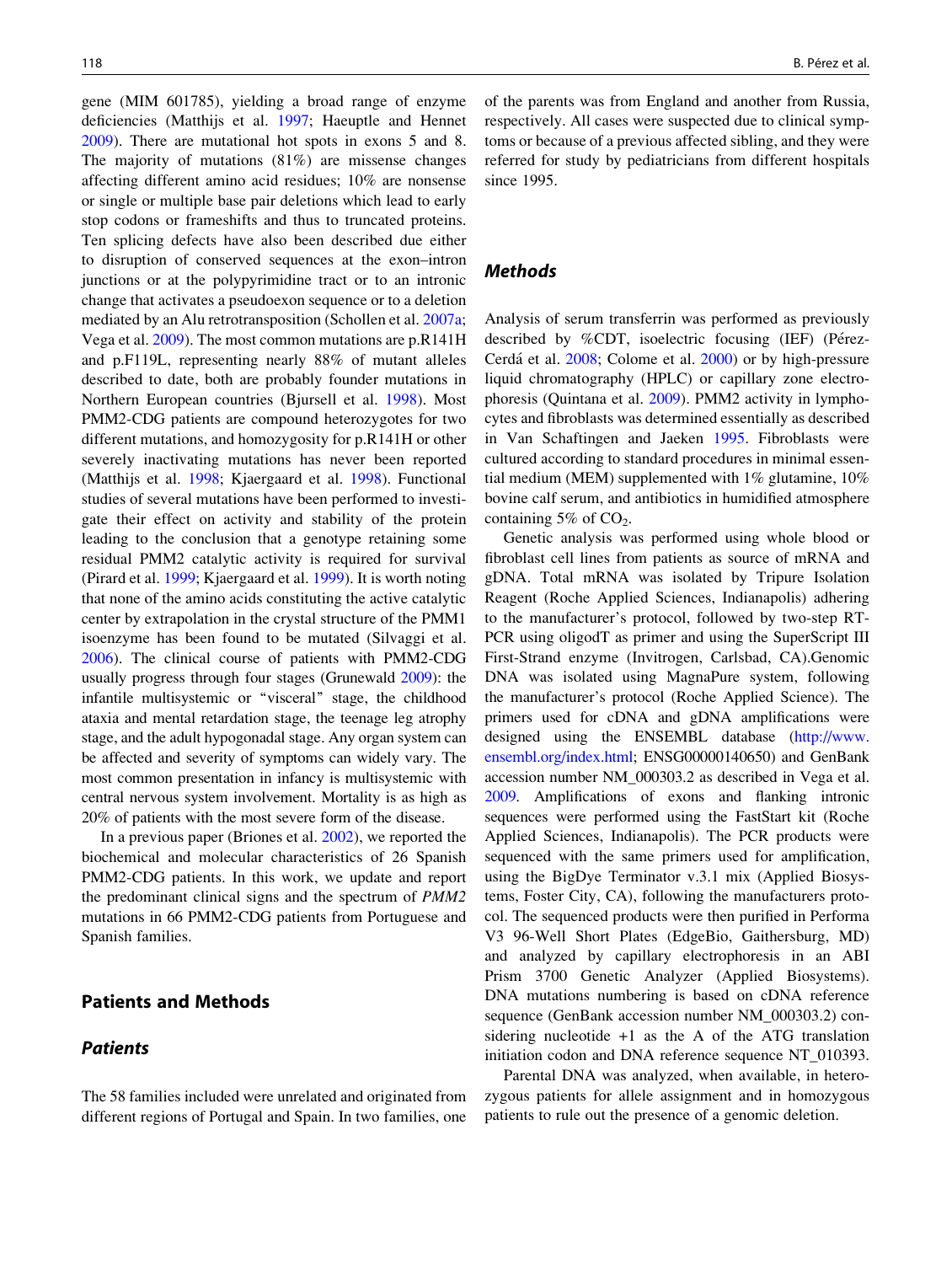Sixty-six patients from 58 families were diagnosed as PMM2-CDG based on clinical signs, altered transferrin pattern, and deficient PMM2 activity in cells. All patients were of Caucasian origin. Collected clinical data of patients demonstrated that most of them presented with the ''typical'' clinical signs of a defect on protein glycosylation: cerebellar hypoplasia (82%), some degree of psychomotor retardation (76%), eye disturbances (54%), hypotonia (51%), ataxia (50%), liver dysfunction (36%), inverted nipples (36%), failure to thrive (36%), abnormal clotting factors (36%), dysmorphic features (29%), lipodystrophy (27%), and skeletal abnormalities (17%). Fifteen patients died, most of them in the first years of life, except for one in whom death occurred at age 13. Biochemically, they all presented an altered serum transferrin isoform pattern type 1, with increased amounts of asialo- and disialo-transferrin isoforms, compatible with a CDG type I diagnosis. PMM2-CDG was confirmed in most cases by determining PMM2 activity in fibroblasts and/or lymphocytes. Residual PMM2 activity in fibroblasts ranged from not detectable to as high as 60% of the mean of control values. In some patients in whom a high PMM2 activity value in fibroblasts was found, a lower enzyme activity in leukocytes ranging from 6% to 33% of the control values was demonstrated, confirming that the assay in leukocytes is more reliable for PMM2-CDG diagnosis. Molecular studies of the PMM2 gene in RNA or DNA from 58 unrelated patients resulted in the identification of 30 mutations, four of them newly reported in this work (p.Y102C, p.T118S, p.P184T, and p.D209G). The results are shown in Table [1.](#page-3-0) As in other Caucasian populations, p.R141H is the most frequent mutation in the Spanish and Portuguese PMM2-CDG patients, accounting for 19.7% (17/86) and 21.8% (7/32) of the alleles, respectively. The second most frequent mutation in both populations was p.D65Y, accounting for 10% (12/118) of the disease alleles; but among the Spanish group of patients, the second most frequent was p.T237M that was found in 10.4% (9/86) of the disease alleles. Of the 30 identified variations, 13 have been reported only in our group of patients (p.M1V; p.Y64C; p.Y76C; IVS3-1G>C; p.E93A; p.Y102C; p.T118S; p.R123X; p.P184T; p.F207S; p.D209G; IVS7- 9T>G; Del 28KB+exon8 Alu mediated). Forty-four different genotypes were detected; the most common one found in five Spanish families was [p.R141H]+ [p.T237M]. Four homozygous patients for p.Y64C, p.D65Y, p.P113L, and p.T237M mutations were identified.

#### **Discussion**

PMM2-CDG is an autosomal recessive inherited disorder with an estimated incidence of 1:20,000 (Matthijs et al. [2000](#page-6-0); Schollen et al. [2000](#page-6-0)). Due to the broad spectrum of clinical signs, including the very mild phenotypes recently described (Perez-Duenas et al. [2009;](#page-6-0) Grunewald [2009](#page-5-0)), the disease is probably still underdiagnosed. Of the patients of our series, 75% are currently alive and near a third of them are adults enjoying a good quality of life. This fact may be reflecting a lower prevalence of severe mutations in our population. Moreover, in contrast to other reported series where a low PMM2 activity  $\left(\langle 15\% \rangle\right)$  was found in patients' fibroblasts (Kjaergaard et al. [1998](#page-5-0); Imtiaz et al. [2000](#page-5-0)), most of our patients did also show an enzyme activity below 25–30% of the control mean, but 15 patients presented a high activity up to 60% of control value. Some of these patients were functional hemyzygous for a mutation that retains in vitro a residual activity as high as 60% for p.C241S, 43% for p.P113L, and 48% for p.T237M or that affect the folding and/or stability of the enzyme (p.D65Y, p.V44A, and p.L32R) (Silvaggi et al. [2006;](#page-6-0) Vega et al. [2011](#page-6-0)), maybe contributing to the high residual activity found in vivo.

A large variety of mutations have been identified in our Iberian cohort of unrelated PMM2-CDG patients: 25 (83%) are missense mutations (Briones et al. [2002;](#page-5-0) Quelhas et al. [2007](#page-6-0)), four of them newly reported here (p.Y102C, p.T118S, p.P184T, and p.D209G); one nonsense (p.R123X) (Briones et al. [2002\)](#page-5-0), three affecting the splicing of mRNA (IVS3+  $2T>C$ ; IVS3-1G > C and IVS7-9T > C) (Briones et al. [2002](#page-5-0); Vega et al. [2009](#page-6-0)), and a deletion mediated by an Alu retrotransposition displaying the complete loss of exon 8 (Schollen et al. [2007a](#page-6-0)). Of these 30 identified mutations, 13 have only been reported in our series of patients. The p.D65Y mutation was reported in a French study in a Portuguese patient, and a haplotypic association study confirmed its Iberian origin (Quelhas et al. [2007\)](#page-6-0), and the p.V44A mutation was reported in an Ecuatorian patient probably of Spanish ancestors, adding these two mutations to our population-specific group of mutations. It is to note that mutations p.N216I and p.T226S were also previously reported in patients of Mediterranean origin (France, Italy, and Greece) (Matthijs et al. [2000\)](#page-6-0). As expected, p.R141H was the most frequent mutation detected in our group of patients, but we have identified neither the severe mutation p.F119L, the second more frequent mutation among Scandinavian populations (Bjursell et al. [2000\)](#page-5-0), nor p.E139K, the most prevalent change among French patients (Le Bizec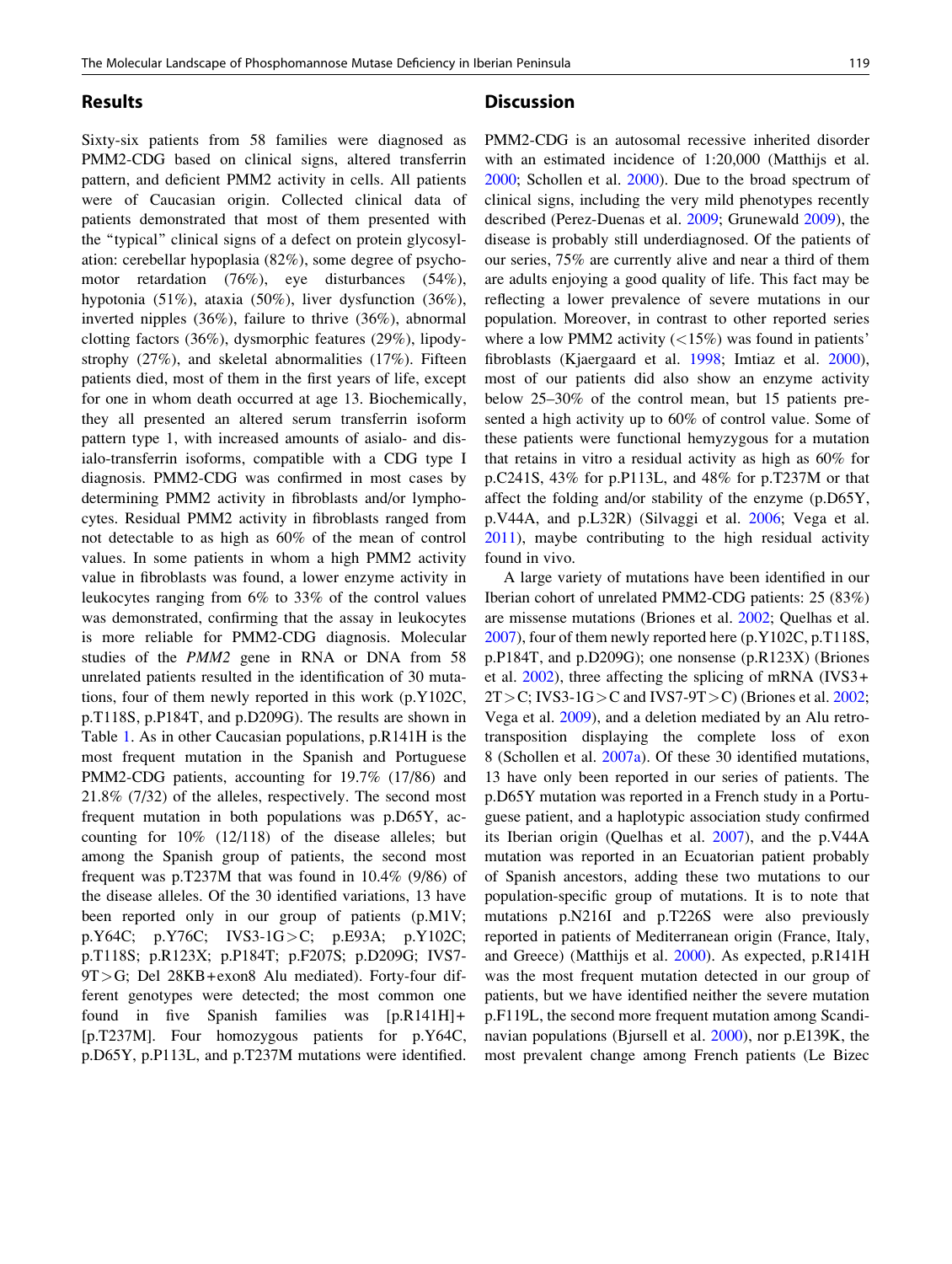|                          | Table 1 Mutations in the PMM2 gene in Iberian (Spanish |                          |                                     | and Portuguese) PMM2-CDG-Ia patients   |                                                                                                                              |                                                                         |
|--------------------------|--------------------------------------------------------|--------------------------|-------------------------------------|----------------------------------------|------------------------------------------------------------------------------------------------------------------------------|-------------------------------------------------------------------------|
| Exon<br>intron           | Base change                                            | Amino acid change        | N° alleles, Spain<br>(prevalence %) | N° alleles, Portugal<br>(prevalence %) | Geographical origin <sup>a</sup>                                                                                             | Reference                                                               |
|                          | c.1 A > G                                              | p.M1V                    | 1(1.16)                             |                                        | ES                                                                                                                           | Perez-Duenas et al. (2009)                                              |
|                          | c.95TA > GC                                            | p.L32R                   | 1(1.16)                             |                                        | AUS, CAN, ES, F, I                                                                                                           | Matthijs (2000), Vega et al. (2009)                                     |
| $\sim$ $\sim$            | $c.131T>$ C                                            | p.V44A                   | 6(6.97)                             |                                        | EC, ES                                                                                                                       | Matthijs et al. (1999), Briones et al.<br>(2002)                        |
|                          | c.191A>G                                               | p.Y64C                   | 3(3.48)                             |                                        | ES                                                                                                                           | Briones et al. (2002)                                                   |
| ო ო                      | c.193G > T                                             | p.D65Y                   | 6(6.97)                             | 6(20.0)                                | ES, F (Portuguese), PT                                                                                                       | Matthijs et al. (1999), Briones et al.<br>(2002), Quelhas et al. (2007) |
| 3                        | c.227A > G                                             | p.Y76C                   | 1(1.16)                             |                                        | ES                                                                                                                           | Matthijs et al. (2000), Briones et al.<br>(2002)                        |
| $\epsilon$<br>크          | $(IVS3+2T> C)$<br>$c.255 + 2T$ >C                      | Splice variant           | 1(1.16)                             |                                        | D, ES                                                                                                                        | Matthijs et al. (1999), Briones et al.<br>(2002)                        |
| In 3                     | $(IVS3-1 G > C)$<br>$c.256 - 1$ G > C                  | p.Val60GlyfsX11          | 1(1.16)                             |                                        | ES                                                                                                                           | Vega et al. (2009)                                                      |
| 4                        | c.278A > C                                             | p.E93A                   | $1(1.16)$                           |                                        | ES                                                                                                                           | Briones et al. (2002)                                                   |
| 4                        | c.305A > G                                             | p.Y102C                  | 1 (1.16)                            |                                        | E <sub>S</sub>                                                                                                               | In this study                                                           |
| 4                        | c.338C > T                                             | p.P113L                  | 6(6.97)                             | 1(3.33)                                | AU, B, D, ES, F, NL, PL, PT, S, USA, JP                                                                                      | Matthijs et al. (1997), Briones et al.<br>(2002)                        |
|                          | $c.353C\!>\!T$                                         | p.T118S                  | 1(1.16)                             |                                        | $_{\rm ES}$                                                                                                                  | In this study                                                           |
| <b>50 W</b>              | c.367 C > T                                            | p.R123X                  | 1(1.16)                             | 1(3.33)                                | ES, PT                                                                                                                       | Matthijs et al. (2000), Briones et al.<br>(2002), Quelhas et al. (2007) |
| 5                        | c.368 G > A                                            | p.R123Q                  | 5(5.81)                             | 3(10.0)                                | AU, ES, F, I, NL, PT, S, USA                                                                                                 | Matthijs et al. (1999), Briones et al.<br>(2002), Quelhas et al. (2007) |
| 5                        | c.385 G > A                                            | p.V129M                  | 3(3.48)                             |                                        | CAN, ES, F, I, TK, USA                                                                                                       | Matthijs et al. (1997), Briones et al.<br>(2002)                        |
| 5                        | c.422 G > A                                            | p.R141H                  | 17 (19.76)                          | 7(23.33)                               | AR, AU, AUS, B, CAN, CH, Czech, D, DK, EC, ES, Matthijs et al. (1997), Briones et al.<br>F, I, IR, N, NL, PE, PT, S, UK, USA | (2002), Quelhas et al. (2007)                                           |
| $\circ$                  | $c.458$ T > C                                          | p.I153T                  | 1(1.16)                             | 1(3.33)                                | ES, F, PT, USA                                                                                                               | Matthijs et al. (2000), Briones et al.<br>(2002)                        |
| $\circ$                  | c.470 T > C                                            | p.F157S                  | 4(4.65)                             | 2(6.66)                                | D, ES, F, I, PL, PT, USA                                                                                                     | Matthijs et al. (1999), Briones et al.<br>(2002), Quelhas et al. (2007) |
| $\circ$                  | c.484 C > T                                            | p.R162W                  | 2(2.32)                             | 3(10.0)                                | B, ES, F, NL, PT, UK                                                                                                         | Matthijs et al. (1997), Briones et al.<br>(2002), Quelhas et al. (2007) |
| $\overline{ }$           | $c.548$ T > C                                          | p.F183S                  | 1(1.16)                             |                                        | D, ES, S, UK                                                                                                                 | Matthijs et al. (2000), Briones et al.<br>(2002)                        |
| L                        | c.550 C > A                                            | p.P184T                  | 1(1.16)                             |                                        | $_{ES}$                                                                                                                      | In this study                                                           |
| $\overline{\phantom{a}}$ | $c.620$ T $>C$                                         | p.F207S                  | 3(3.48)                             |                                        | $\mathop{\hbox{\rm E}}$                                                                                                      | Briones et al. (2002)                                                   |
|                          | c.626 A > G                                            | p.D209G                  | 1(1.16)                             |                                        | E <sub>S</sub>                                                                                                               | In this study                                                           |
| $\ln 7$                  | $(IVST-9T> G)$<br>c.640-9 T>G                          | p.Pro213_Gly214ins<br>23 | 2(2.38)                             |                                        | $\mathop{\hbox{\rm E}}$                                                                                                      | Vega et al. (2009)                                                      |

<span id="page-3-0"></span>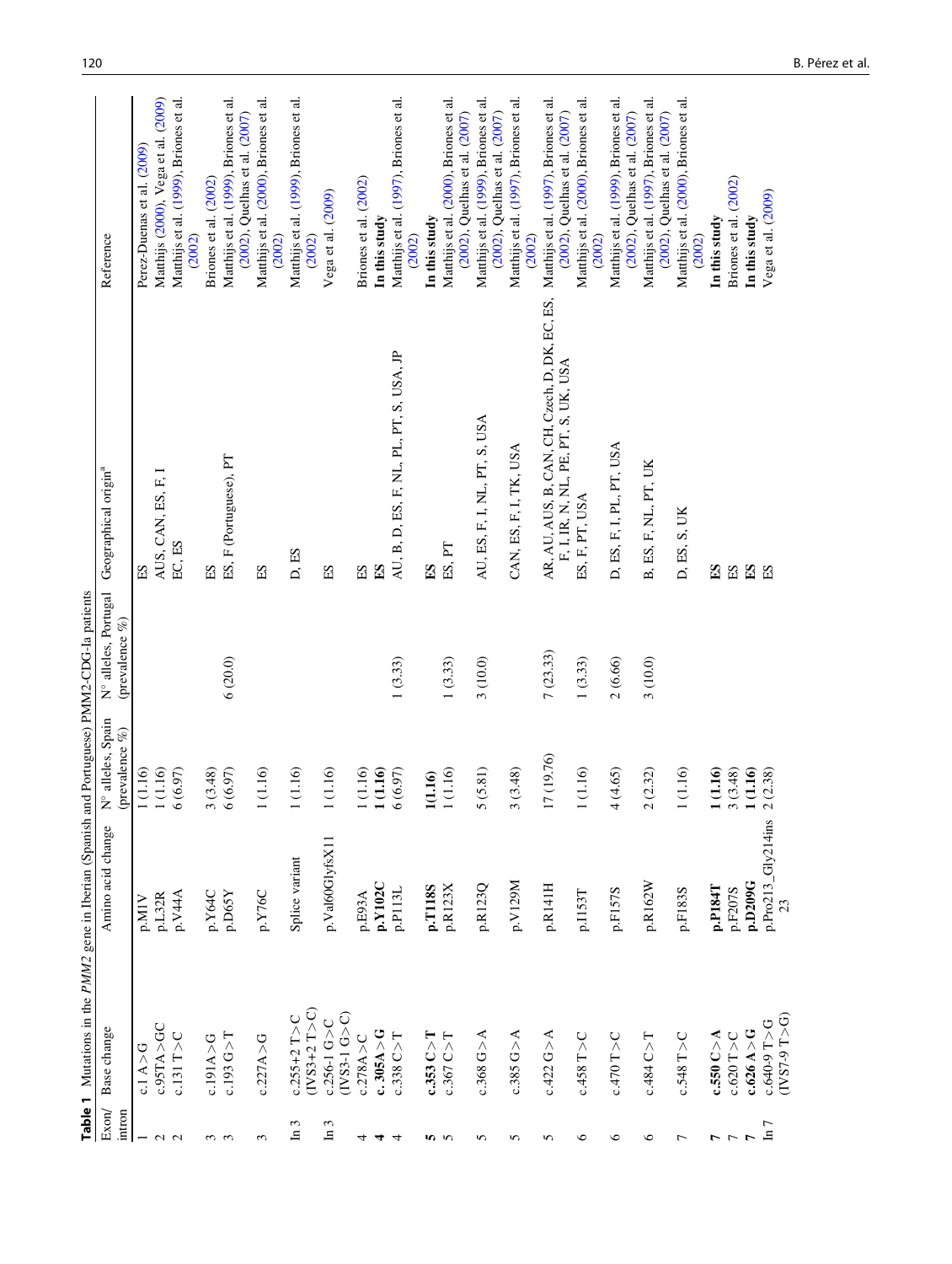| c.647A > T                                                                                                                    | p.N216I        | (1.16)     |         | ES, Gr, I                                   | Matthijs et al. (1997), Briones et al.<br>(2002)                        |
|-------------------------------------------------------------------------------------------------------------------------------|----------------|------------|---------|---------------------------------------------|-------------------------------------------------------------------------|
| c.677C > G                                                                                                                    | p.T226S        | 2(2.32)    | 1(3.33) | ES, F, PT                                   | Matthijs et al. (2000), Briones et al.<br>(2002), Quelhas et al. (2007) |
| c.691 G > A                                                                                                                   | p.V231M        |            | 3(10.0) | AR, AU, B, CAN, D, F, I, PE, PT, S, UK, USA | Matthijs et al. (1997), Quelhas et al.<br>(2007)                        |
| $c.710$ $C > T$                                                                                                               | p.T237M        | 9 (10.465) |         | CAN, ES, F, I, IR, UK, USA                  | Matthijs et al. (1997), Briones et al.<br>(2002)                        |
| $c.722$ G $>$ C                                                                                                               | p.C241S        | 4 (4.65)   | 1(3.33) | B, ES, F, I, NL, PT, USA                    | Matthijs et al. (1999), Briones et al.                                  |
| mediated deletion of<br>Alu retrotransposition-<br>28kb                                                                       | Loss of exon 8 | (1.16)     |         | ES                                          | (2002), Quelhas et al. (2007)<br>Schollen et al. (2007b)                |
| Mutations in bold are reported for the first time in this article. Changes p.T118S and p.P184T are located on the same allele |                |            |         |                                             |                                                                         |

86 Spanish alleles (43 patients) and 30 Portuguese alleles (15 patients) were studied. All Spanish mutant alleles were identified and in one Portuguese allele (3.33%) the mutation remains 86 Spanish alleles (43 patients) and 30 Portuguese alleles (15 patients) were studied. All Spanish mutant alleles were identified and in one Portuguese allele (3.33%) the mutation remains unidentified unidentified

Aus Australia, AU Austria, AR Arab origin, B Belgium, CAN Canada, CH Switzerland, Czech Czech republic, D Germany, DK Denmark, EC Ecuador, ES Spain, F France, GR Greece, I Italy,<br>IR Ireland, JP Japan, N Norway, NL the Neth F France, GR Greece, I Italy, N Norway, NL the Netherlands, PE Peru, PL Poland, PT Portugal, S Sweden, TK Turkey, UK United kingdom, USA United States of America D Germany, DK Denmark, EC Ecuador, ES Spain, aInformation on geographical origin of mutations was obtained from database of Euroglycanet web: <http://www.euroglycanet.org> B Belgium, CAN Canada, CH Switzerland, Czech Czech republic, Aus Australia, AU Austria, AR Arab origin, IR Ireland, JP Japan,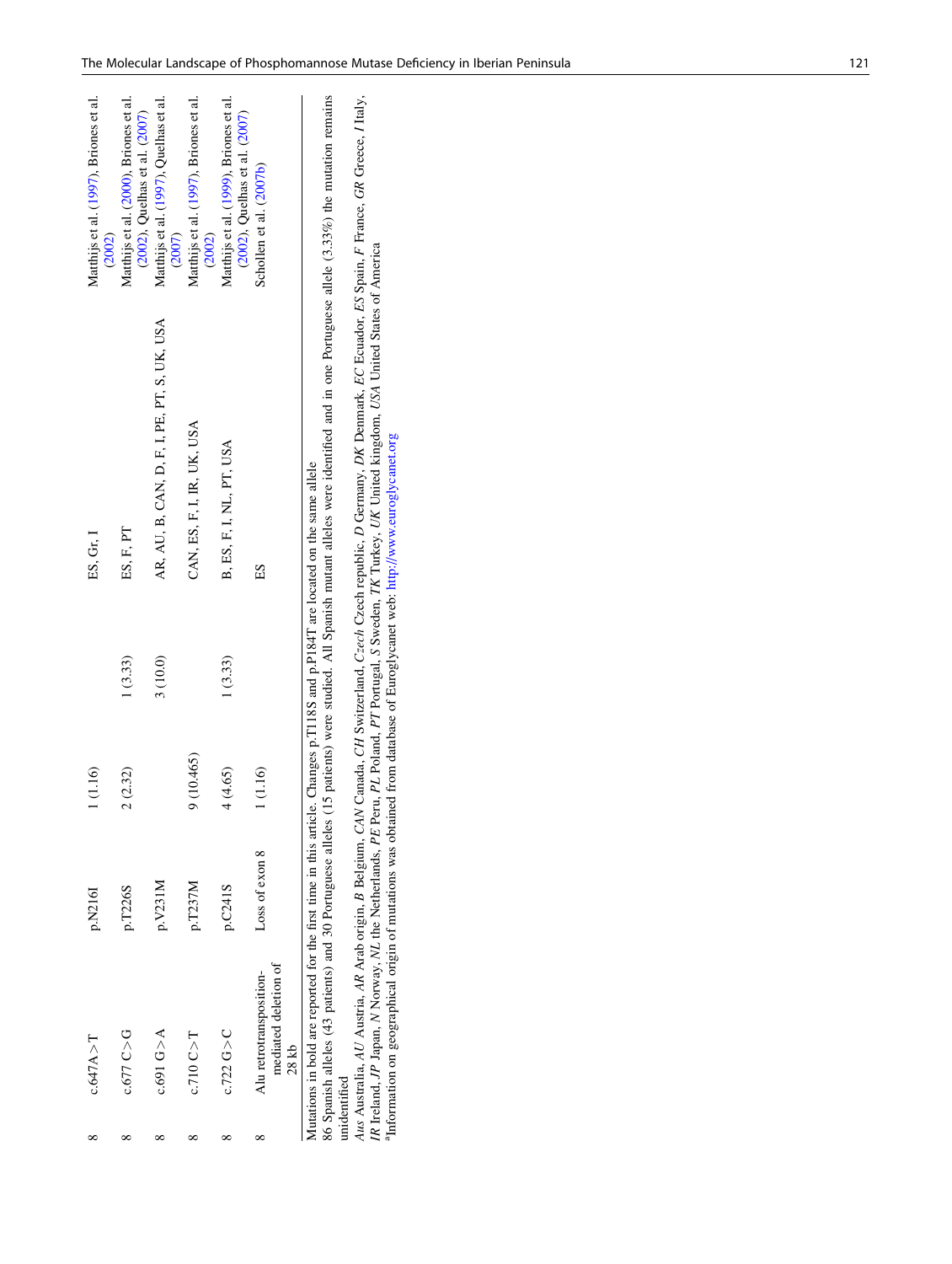<span id="page-5-0"></span>et al. 2005). In summary, the different mutational spectrum with half of the mutations not reported till now in other populations, and the absence of the frequent mutations p. F119L and p.E139K, probably reflect the impact of Mediterranean migrations, as occurs for other metabolic inherited diseases such as phenylketonuria (Desviat et al. 1999; Mallolas et al. 1999) or galactosemia (Gort et al. 2006, 2009). It is noticeable that subtle differences were found between Spanish and Portuguese patients; so the third most frequent mutation (p.V231M) among European patients was only present in three Portuguese disease alleles, while p.T237M was only identified in Spaniards. It is difficult to know whether this observation is related to different population influences in Spain and Portugal or, more probably, to the short number of mutant alleles studied due to the rarity of the disease.

Most patients were functionally hemyzygous with one severe mutation and other that retains considerable residual activity, and no patients with two null mutations were detected, as it has ever been reported (Freeze and Westphal 2001; Le Bizec et al. 2005; Pirard et al. [1999\)](#page-6-0), supporting again the hypotheses that the combination of two inactivating mutations is lethal (Schollen et al. [2000](#page-6-0)). Four homozygous patients were found, with mutations that probably affect the folding of the PMM2 monomer (Silvaggi et al. [2006\)](#page-6-0). Those homozygosities result in mild phenotypes. Overall, 83% of the mutant chromosomes identified in our population are missense changes, most of them affecting the folding and stability of the PMM2 homodimer (misfolding or conformational disease) (Silvaggi et al. [2006;](#page-6-0) Pirard et al. [1999;](#page-6-0) Kjaergaard et al. 1999; Le Bizec et al. 2005; Vega et al. [2011](#page-6-0)), and thus probably contributing to the milder phenotypes found in comparison to those reported in other series (Erlandson et al. 2001; Imtiaz et al. 2000). Nevertheless, the highly variable phenotype described in PMM2-CDG, as in other monogenic diseases, is probably determined not only by the PMM2 mutant alleles but also by the other genes modulating the effect on the final functional enzyme (Dipple and McCabe 2000).

Acknowledgments We thank patients, families, and pediatricians for their participation in this study. The work was supported by grants FIS PI07/118 and PI10/00455 from the Spanish Ministry of Health and the Sixth Framework program of the European Union (Euroglycanet: LSHM-CT-2005-512131).

#### References

Bjursell C, Wahlstrom J, Berg K, Stibler H, Kristiansson B, Matthijs G, Martinsson T (1998) Detailed mapping of the phosphomannomutase 2 (PMM2) gene and mutation detection enable improved analysis for Scandinavian CDG type I families. Eur J Hum Genet 6(6):603–611

- Bjursell C, Erlandson A, Nordling M, Nilsson S, Wahlstrom J, Stibler H, Kristiansson B, Martinsson T (2000) PMM2 mutation spectrum, including 10 novel mutations, in a large CDG type 1A family material with a focus on Scandinavian families. Hum Mutat 16(5):395–400
- Briones P, Vilaseca MA, Schollen E, Ferrer I, Maties M, Busquets C, Artuch R, Gort L, Marco M, van Schaftingen E et al (2002) Biochemical and molecular studies in 26 Spanish patients with congenital disorder of glycosylation type Ia. J Inherit Metab Dis 25(8):635–646
- Colome C, Ferrer I, Artuch R, Vilaseca MA, Pineda M, Briones P (2000) Personal experience with the application of carbohydratedeficient transferrin (CDT) assays to the detection of congenital disorders of glycosylation. Clin Chem Lab Med 38(10):965–969
- Desviat LR, Perez B, Gamez A, Sanchez A, Garcia MJ, Martinez-Pardo M, Marchante C, Boveda D, Baldellou A, Arena J et al (1999) Genetic and phenotypic aspects of phenylalanine hydroxylase deficiency in Spain: molecular survey by regions. Eur J Hum Genet 7(3):386–392
- Dipple KM, McCabe ER (2000) Modifier genes convert ''simple'' Mendelian disorders to complex traits. Mol Genet Metab 71(1–2):43–50
- Erlandson A, Bjursell C, Stibler H, Kristiansson B, Wahlstrom J, Martinsson T (2001) Scandinavian CDG-Ia patients: genotype/phenotype correlation and geographic origin of founder mutations. Hum Genet 108(5):359–367
- Freeze HH, Westphal V (2001) Balancing N-linked glycosylation to avoid disease. Biochimie 83(8):791–799
- Gort L, Boleda MD, Tyfield L, Vilarinho L, Rivera I, Cardoso ML, Santos-Leite M, Giros M, Briones P (2006) Mutational spectrum of classical galactosaemia in Spain and Portugal. J Inherit Metab Dis 29(6):739–742
- Gort L, Quintana E, Moliner S, Gonzalez-Quereda L, Lopez-Hernandez T, Briones P (2009) An update on the molecular analysis of classical galactosaemia patients diagnosed in Spain and Portugal: 7 new mutations in 17 new families. Med Clin (Barc) 132(18):709–711
- Grunewald S (2009) The clinical spectrum of phosphomannomutase 2 deficiency (CDG-Ia). Biochim Biophys Acta 1792(9):827–834
- Haeuptle MA, Hennet T (2009) Congenital disorders of glycosylation: an update on defects affecting the biosynthesis of dolichol-linked oligosaccharides. Hum Mutat 30(12):1628–1641
- Imtiaz F, Worthington V, Champion M, Beesley C, Charlwood J, Clayton P, Keir G, Mian N, Winchester B (2000) Genotypes and phenotypes of patients in the UK with carbohydrate-deficient glycoprotein syndrome type 1. J Inherit Metab Dis 23(2):162–174
- Jaeken J, Artigas J, Barone R, Fiumara A, de Koning TJ, Poll-The BT, de Rijk-van Andel JF, Hoffmann GF, Assmann B, Mayatepek E et al (1997) Phosphomannomutase deficiency is the main cause of carbohydrate-deficient glycoprotein syndrome with type I isoelectrofocusing pattern of serum sialotransferrins. J Inherit Metab Dis 20(3):447–449
- Kjaergaard S, Skovby F, Schwartz M (1998) Absence of homozygosity for predominant mutations in PMM2 in Danish patients with carbohydrate-deficient glycoprotein syndrome type 1. Eur J Hum Genet 6(4):331–336
- Kjaergaard S, Skovby F, Schwartz M (1999) Carbohydrate-deficient glycoprotein syndrome type 1A: expression and characterisation of wild type and mutant PMM2 in E. coli. Eur J Hum Genet 7(8):884–888
- Le Bizec C, Vuillaumier-Barrot S, Barnier A, Dupre T, Durand G, Seta N (2005) A new insight into PMM2 mutations in the French population. Hum Mutat 25(5):504–505
- Mallolas J, Vilaseca MA, Campistol J, Lambruschini N, Cambra FJ, Estivill X, Mila M (1999) Mutational spectrum of phenylalanine hydroxylase deficiency in the population resident in Catalonia: genotype-phenotype correlation. Hum Genet 105(5):468–473